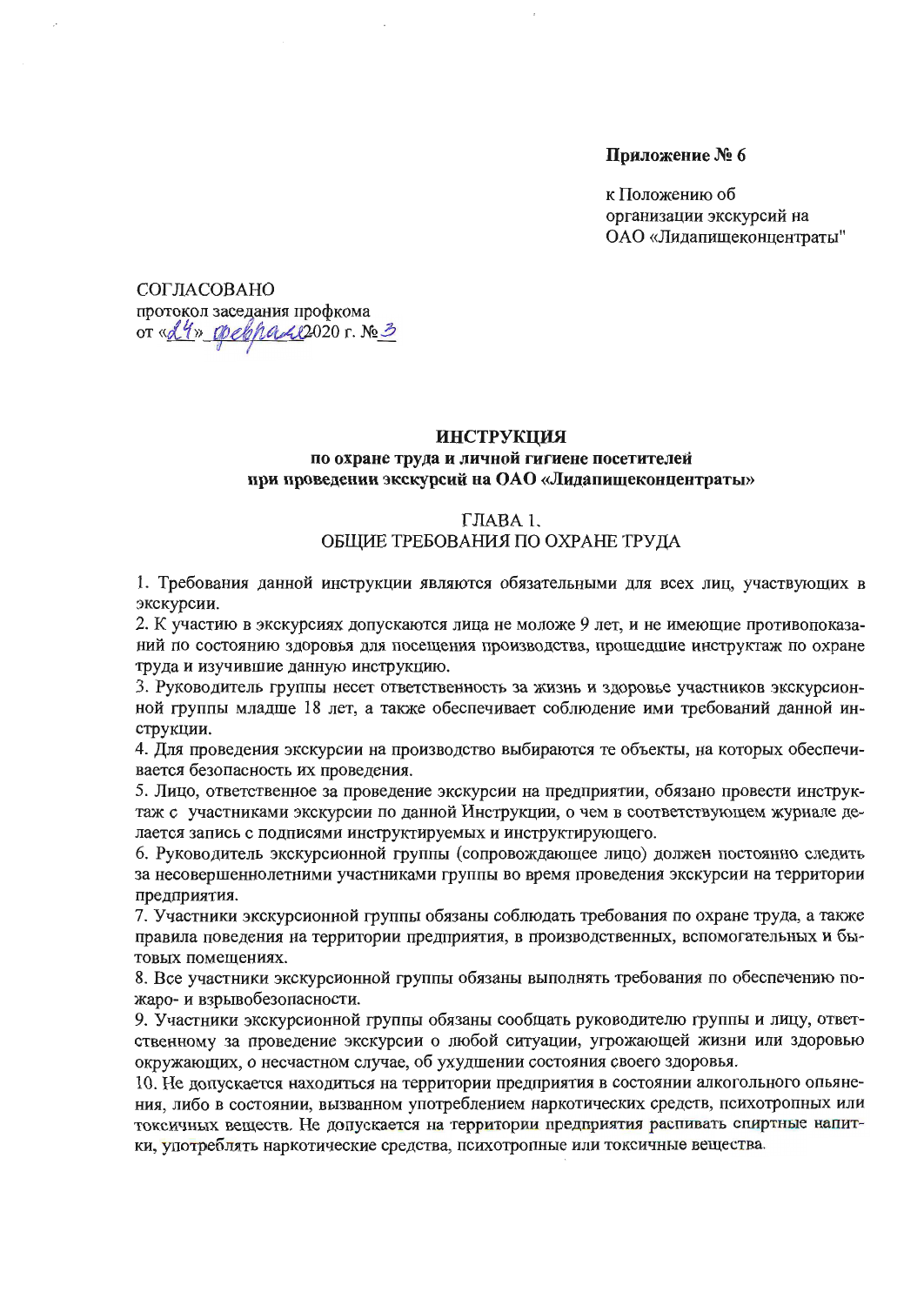11. Не допускается принимать пищу и курить на территории предприятия, в производственных, вспомогательных и бытовых помещениях. Так же приносить пищу, жевать жевательную резинку.

12. Не допускается приносить в помещения производственных участков мобильные устройства.

13. Не допускается нарушать чистоту и порядок на территории предприятия.

14. Фото- и видеосъёмка на территории производственных участков запрещены.

14. Во время экскурсии на участников могут действовать опасные и вредные производственные факторы:

- движущиеся и вращающиеся части производственного оборудования;

- повышенный уровень шума;

- повышенная температура нагревательных элементов, трубопроводов пара и горячей воды;

- повышенное значение напряжения в электрической цепи;

- движущийся колесный напольный транспорт.

15. Все участники экскурсионной группы должны знать и соблюдать правила личной гигиены и промсанитарии:

- оставлять верхнюю одежду, головной убор, личные вещи (сумки, пакеты, мобильные устройства) в специально отведенных местах;

- перед началом экскурсии надеть чистую санитарную одежду, бахилы, подобрать волосы под головной убор;

- после посещения туалета вымыть руки с мылом и обрабатать дез. раствором.

## ГЛАВА 2.

## ТРЕБОВАНИЯ ПО ОХРАНЕ ТРУДА ПЕРЕД НАЧАЛОМ ЭКСКУРСИИ

15. Число участников, одновременно участвующих в экскурсии, не должно превышать 40 человек.

16. Допущенные к экскурсии участники должны надеть санитарную одежду, застегнуть халат, не допуская свисающих концов одежды. Запрещено закалывать одежду булавками, держать в карманах одежды острые, бьющиеся предметы, создающие опасность при проведении экскурсии.

17. Перед началом экскурсии все участники должны быть ознакомлены с общей характеристикой посещаемого объекта, правилами поведения в производственных помещениях, о порядке проведения экскурсии, настоящей Инструкцией.

18. Во время проведения экскурсии участникам не разрешается производить какие-либо действия на объектах предприятия без разрешения руководителя экскурсионной группы и лица, ответственного за проведение экскурсии.

19. Не допускается самовольно (без предупреждения руководителя) отлучаться от экскурсионной группы.

### ГЛАВА 3.

## ТРЕБОВАНИЯ ПО ОХРАНЕ ТРУДА ВО ВРЕМЯ ЭКСКУРСИИ

20. Участники экскурсионной группы должны строго следовать за руководителем экскурсионной группы и лицом, ответственным за проведение экскурсии.

21. При передвижении не допускается самовольно покидать экскурсионную группу. Передвигайтесь шагом, не разрешается бегать на территории предприятия, в производственных,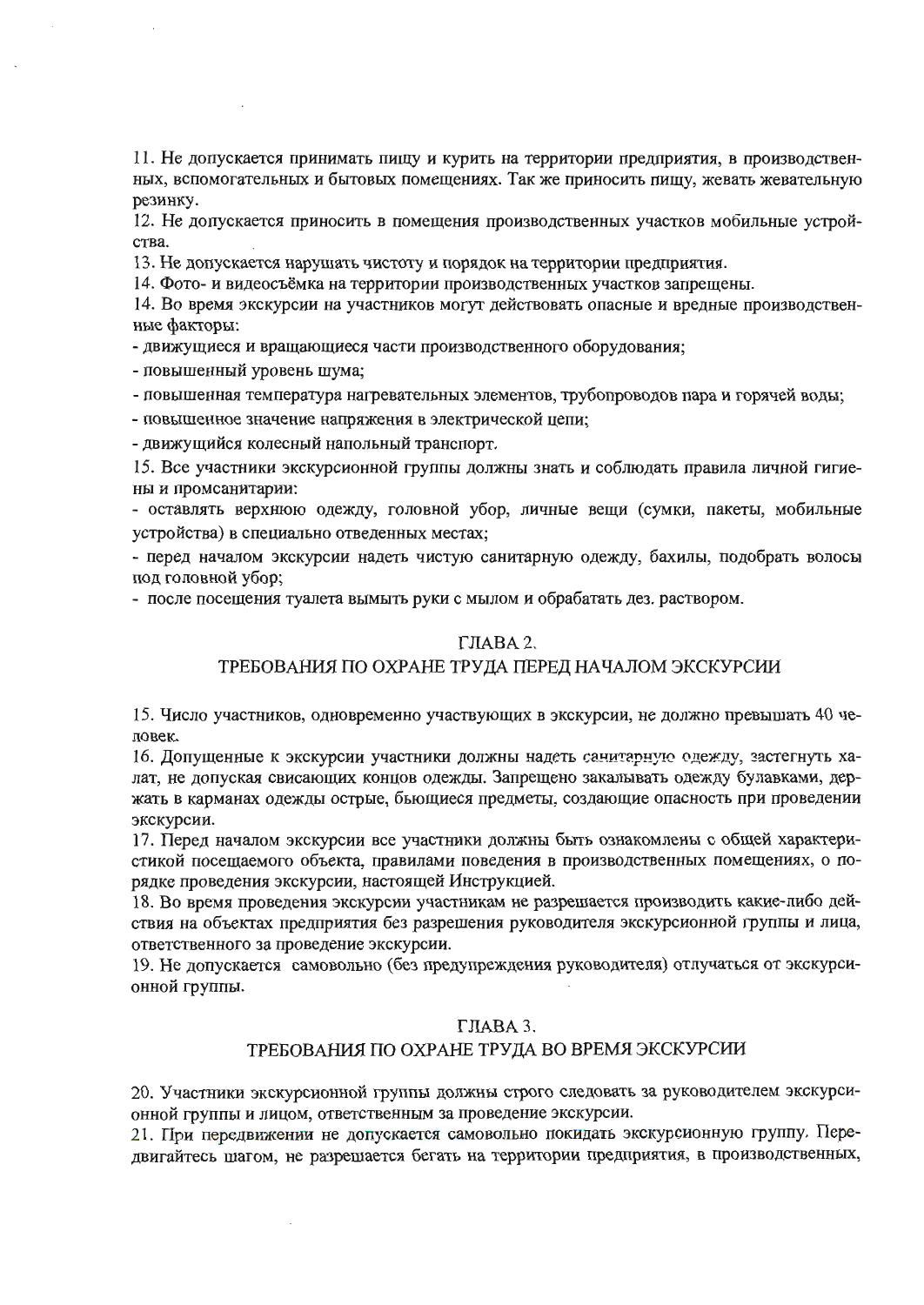вспомогательных и бытовых помещениях. При передвижении по лестницам держитесь за поручни.

22. Не допускается касаться сырья и технологического оборудования, даже если оно не работает (механизмы могут включаться автоматически).

23. Не допускается касаться и открывать защитные и блокировочные устройства и приспособления.

24. Не допускается касаться токоведущих частей оборудования, открывать электрощитовые, нажимать на кнопки, рычаги, рубильники.

25. Не допускается заходить за ограждения и самостоятельно входить в помещения предприятия.

26. Не допускается облокачиваться на ограждения рабочих зон и лестниц (переходных мостиков), подниматься на переходные мостики, площадки для обслуживания оборудования и лестницы.

27. Необходимо выполнять требования, обозначенные на плакатах и табличках безопасности. 28. Необходимо соблюдать правила перемещения в помещениях предприятия, пользуясь только установленными проходами. На территории предприятия необходимо пользоваться пешеходными дорожками и переходами. При приближении транспортных средств (погрузчики, грузовые и легковые автомобили) необходимо уйти с пути их следования и быть предельно внимательным к их сигналам.

29. Запрещено отвлекать от выполнения своих обязанностей работников предприятия.

### ГЛАВА 4.

### ТРЕБОВАНИЯ ОХРАНЫ ТРУДА ПО ОКОНЧАНИИ ЭКСКУРСИИ

30. После окончания экскурсии руководитель группы и лицо, ответственное за проведение экскурсии выводит всех участников с объекта и проверяет наличие участников по списку.

31. Необходимо снять санитарную одежду и убрать ее в специально отведенное место.

32. Обо всех недостатках, обнаруженных во время экскурсии, участники экскурсионной группы должны сообщать руководителю экскурсии и лицу, ответственному за проведение экскурсии.

### ГЛАВА 5.

## ТРЕБОВАНИЯ ПО ОХРАНЕ ТРУДА В АВАРИЙНЫХ СИТУАЦИЯХ

33. Участники экскурсионной группы выводятся руководителем экскурсии и лицом, ответственным за проведение экскурсии в безопасное место согласно схем эвакуации и знаков в случае аварийной ситуации на месте экскурсии если:

- выявилась неисправность оборудования, которая может привести к аварии или несчастному случаю;

- ощущается воздействие электрического тока на тело человека (поражение электрическим током возникает в результате случайного прикосновения или опасного приближения к частям оборудования, находящимся под напряжением);

- появился несвойственный шум из оборудования, вибрация сверх допустимых норм или его поломка;

- ощущается запах газа;

- появился дым и запах, характерный для горящей изоляции вследствие перегрузки оборудования, пробоя изоляции электрической проводки;